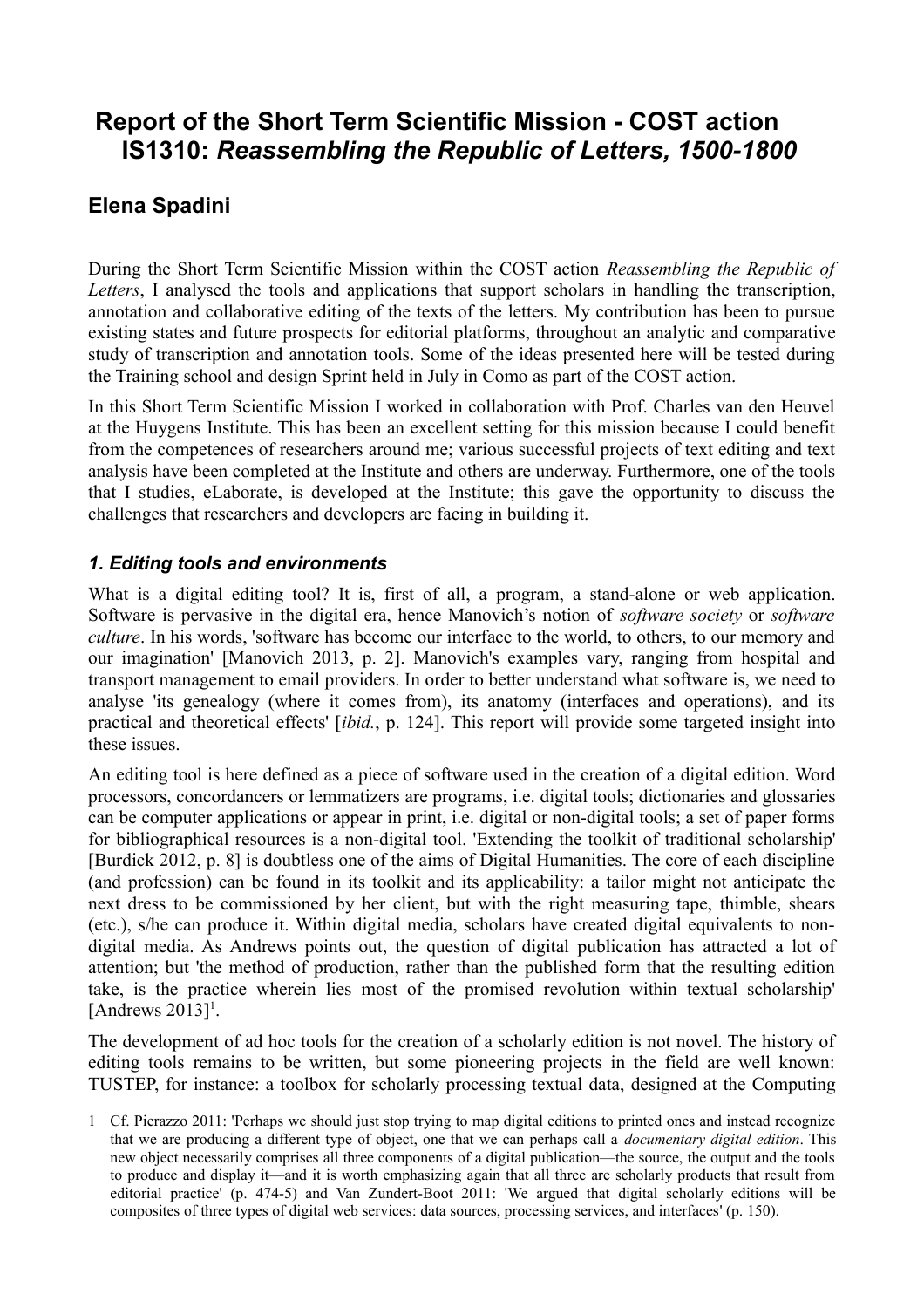Center of the University of Tübingen, first implemented in the seventies and constantly upgraded until today; or Collate, a collation tool developed by Peter Robinson in the early nineties, which has only recently encountered a successor in CollateX [Dekker and Middell 2010-2014]. Theoretical reflection on digital tools for the humanities has been on the increase in past decades, fostered by landmark writings [e.g., McCarty [2](#page-1-0)005, Bradley 2002, Andrews 2013, Unsworth 2003], projects<sup>2</sup> and conferences<sup>[3](#page-1-1)</sup>. On a practical note, a number of resources are available today; two main repositories of humanities applications, not focused only on editing but more generally on research tools for scholarly use, are DIRT (Digital Research Tools Directory)<sup>[4](#page-1-2)</sup> and TAPOR (Research Tools for Textual Studies)<sup>[5](#page-1-3)</sup>. The spreadsheet Collaborative Transcription Tools set by Ben Brumfield is a useful in-progress and collaborative resource $6$ .

The history of text-oriented applications swings between tools developed for specific uses and general-purpose ones<sup>[7](#page-1-5)</sup>, producing what has been called the 'tool paradox' [Pape, Schöch, Wegner 2012]: 'the conclusion would be that either "complexity is the price paid for generality" or that "limitation is the price paid for ease-of-use," with both standing in the way of a widespread user base'. The authors continue: 'the challenge to combine expressive power with simplicity of use is faced by any developer in the domains of application software or operating systems, and it marks the long-term evolution of such endeavours'. The application of software development models to text analysis software development offers a promising path, but it does not seem to be a priority of humanists or even of digital humanists. This is changing; increasing interest is funnelled into, for example, user-centric design or web standards.

#### *2. A comparative analysis*

A number of editing tools and environments will be analysed here, focusing on encoding and transcribing while also considering collation for one of the environments. This selection follows a strictly empirical criterion of 'user-friendliness'. Only tools that require minimal computer literacy<sup>[8](#page-1-6)</sup> and not to consult complex manual; only browser or portable applications, for which no installation is needed, have been selected<sup>[9](#page-1-7)</sup>. Though this is a small selection of the available applications<sup>[10](#page-1-8)</sup>, it is worth engaging with these examples.

The tools taken into account are T-Pen and CWRC-Writer; the environments are eLaborate, TextGrid and Ecdosis. In the following table, the main features of these tools are summarized and compared.

<span id="page-1-0"></span><sup>2</sup> E.g., Project Bamboo <https://wikihub.berkeley.edu/display/pbamboo/Documentation>, Interedition <http://www.interedition.eu/>.

<span id="page-1-1"></span><sup>3</sup> Recently, *Easy Tools for Difficult Texts*, Cost Action IS1005 'Medioevo europeo' and Huygens ING, Den Haag, April 2013; *Research Summit on Collation of Ancient and Medieval Texts*, COST Action IS1005 'Medioevo Europeo', Münster, October 2014; *Scholarship in Software, Software as Scholarship: From Genesis to Peer Review*, Universität Bern, January 2015.

<span id="page-1-2"></span><sup>4</sup> <http://dirtdirectory.org/>.

<span id="page-1-3"></span><sup>5</sup> <http://www.tapor.ca/>.

<span id="page-1-4"></span><sup>6</sup> <https://docs.google.com/spreadsheets/d/1MFsRSZRGy3RRB4AUD6AFp7IQsecqcauJLyZLGVzJFWs/>.

<span id="page-1-5"></span><sup>7</sup> Unsworth distinguish four generations, from ad hoc programs, through reusable libraries of text-processing routines, to interactive general-purpose programs, which move over the network in the last stage [Unsworth 2003].

<span id="page-1-6"></span><sup>8</sup> As said in the Preliminary, we include in the 'minimal computer literacy' basic knowledge of XML-TEI, as it is rather common in textual scholars who are interested in Digital Humanities and more specifically in producing SDE.

<span id="page-1-7"></span><sup>9</sup> A tool that works in a browser is made up on web pages. Within an editor, the user interaction (typing of the text, pressing buttons, etc.) modifies the HTML source and the corresponding XML, if any, calling the proper JavaScript libraries. When the user gives the command, or automatically in time, the editor interacts with a server (or a webworker) for saving and validating.

<span id="page-1-8"></span><sup>10</sup> A lot of interesting projects falls outside this presentation, for instance Tustep <http://www.tustep.unituebingen.de/tustep\_eng.html>, the oXygen plug-in Ediarum <http://www.bbaw.de/en/telota/software/ediarum>, the Islandora TEI Editor <https://jtei.revues.org/790>, just to mention some of them.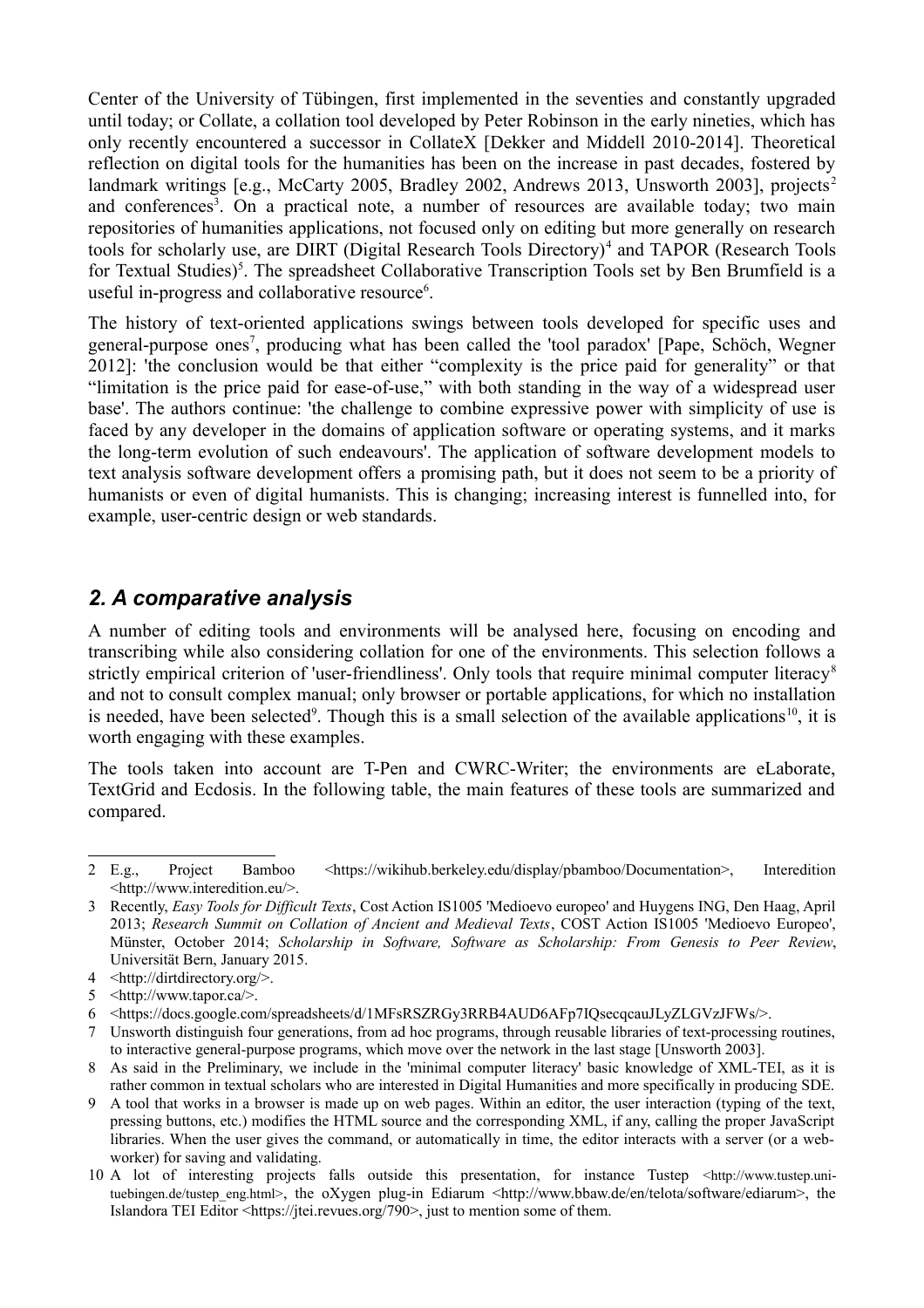# *3. Results*

All the tools mentioned here are or include transcription and/or encoding facilities. The following table lists the common functionalities for transcription and encoding; other features are discussed below.

| Object   | Action                                                                                                                                                              |
|----------|---------------------------------------------------------------------------------------------------------------------------------------------------------------------|
| Text     | add / edit / delete<br>insert special characters<br>copy / paste<br>search<br>save<br>import / export                                                               |
| Image    | add / edit / delete<br>zoom in / out<br>link text-image (image parsing or<br>shape<br>recognition, link mechanism, etc.)<br>copy / paste<br>save<br>import / export |
| Metadata | add / edit / delete<br>may be done through a form<br>copy / paste<br>search<br>save<br>import / export                                                              |
| Markup   | add / edit / delete<br>code completion<br>copy / paste<br>search<br>save<br>import / export                                                                         |

The tools enable different views of the content: XML (and XML structure), HTML, text, text and markup.

Certain applications, such as T-Pen, offer friendly functionalities for working with images; others,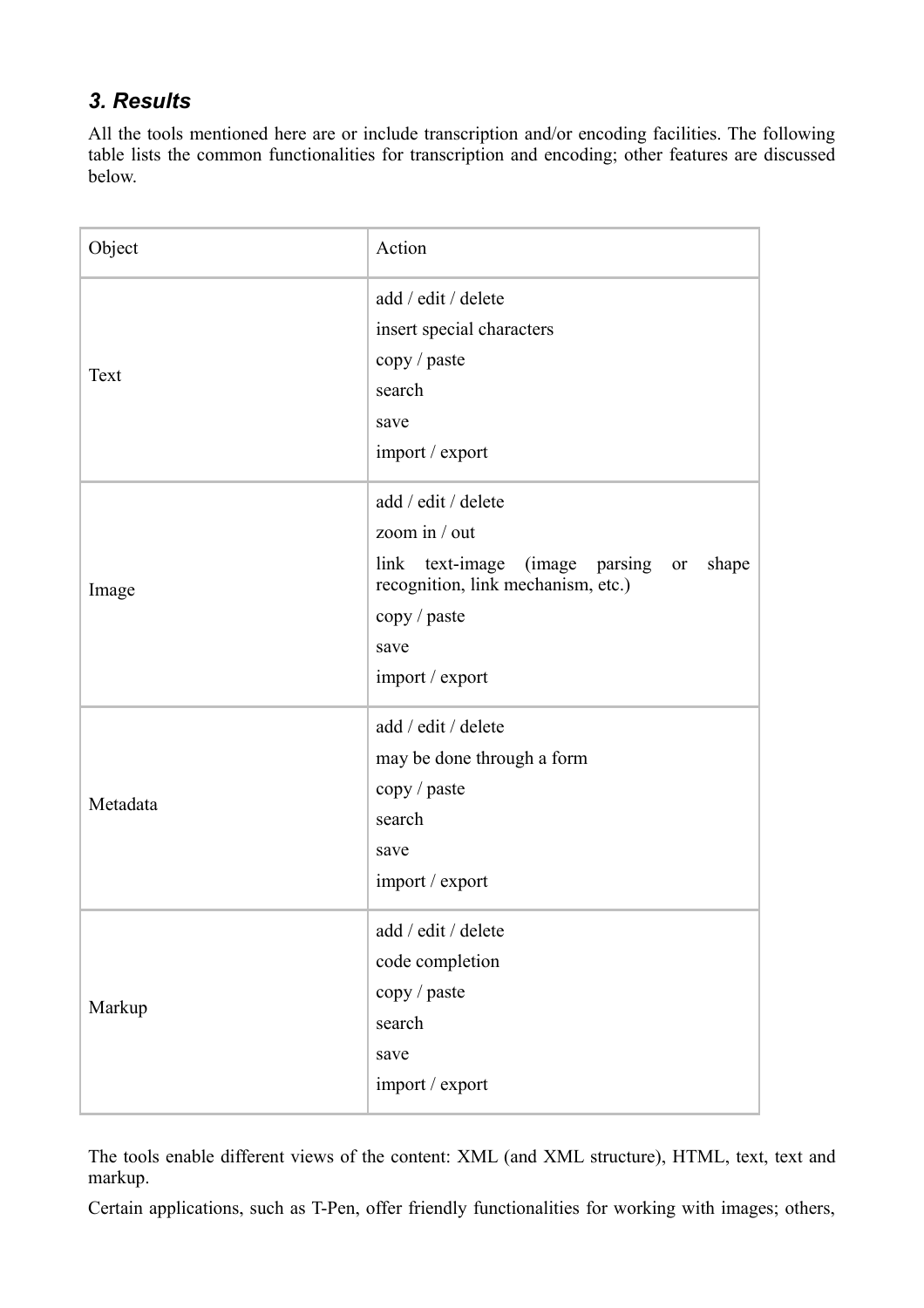like CWRC-W, are more oriented towards easy ways to markup and enrich the text.

In the case of a side-by-side view (image and text, annotated text and preview, normalised or diplomatic editions, etc.), synchronization on scroll-down is implemented.

The encoding structure may be free or fixed. In applications for archives, using for examples the EAD or CEI Guidelines, or in filling in a TeiHeader, the encoding structure is, more or less, fixed. A form can therefore be used to markup the text $1$ .

When there is no fixed encoding structure, it is more difficult to provide simple access to the high number of available tags, for instance TEI tags. The tool will propose the most common, using buttons or other intuitive mechanisms<sup>[12](#page-3-1)</sup>; it is worth remembering that the more frequent tags do not correspond to the Bold, Italic and Underline buttons of most text editors: in a TEI editor, the tags  $\langle p \rangle$  for paragraphs,  $\langle b \rangle$  for line breaks or  $\langle h \rangle$  for highlighted portion of text will probably be among the most used. The rest of the available tags may be accessible through menus or other graphical elements, referring to the modular structure of the TEI Guidelines<sup>[13](#page-3-2)</sup>. Having tools that process the schema and customize the interface accordingly (for instance buttons and menus for accessing elements and attributes), may aid easier encoding mechanisms<sup>[14](#page-3-3)</sup>.

# *4. Correspondences, text encoding and linked open data*

As already mentioned, when the encoding structure is fixed, it is possible to propose an interface as a form to fill in. This is normally the case for metadata, which would be the same over a series of documents within a project.

For letters, in particular, and other kind of correspondences materials (postcards, billets, etc.) the TEI implemented a new section of the Guidelines, proposed by the 'Correspondences Special Interest Group', and integrated in Spring 2015. The new element is called  $\leq$ correspDesc $>$  and together with its subset of tags can be used to encode all metadata specific to this kind of texts.

A TEI encoding can be considered complementary, and not alternative, to other options. The Semantic Web approach and its technical standards, for instance, are becoming more and more central in structuring and representing cultural heritage data. A mixed use of XML/TEI and XML/RDF has been already implemented in few projects, among which:

- *Vespasiano da Bisticci. Lettere*. [15](#page-3-4) In this case RDF is mainly used to build knowledge in the metadata section. Thus from occurrences inside the text, one points to the metadata using TEI; the metadata and the links between them (i.e. linked data) are then stored as triples in external RDF files, connecting to other projects and database as much as possible. Furthermore, an ad-hoc ontology has been built for this project, in order to handle the variety of relations among data.

- *Burckhardtsource*. Here RDF is directly based in the text. The starting point is similar, which is an XML/TEI version of the text. Then an HTML version is generated though XSLT transformation. Annotations (triples) are finally created, using the tool Pundit<sup>[16](#page-3-5)</sup>, that allows to annotate webpages.

<span id="page-3-0"></span><sup>11</sup> Similar tools are LIME <http://lime.cirsfid.unibo.it/>, under development at the University of Bologna and mostly oriented towards the encoding of manuscript descriptions; and Doctored.js <http://holloway.co.nz/doctored/>, an application under development as well, which deal so far with the encoding of bibliographical references.

<span id="page-3-1"></span><sup>12</sup> Cf. the customizable Author View of the XML editor oXygen.

<span id="page-3-2"></span><sup>13</sup> See for example the developments at the Center for Textual Studies and Digital Humanities at the Loyola University Chicago <http://www.luc.edu/ctsdh/researchprojects/hrit-catt/>; demos are accessible at <http://hritwiki.ctsdh.luc.edu/demos>; the editor concept at <http://hritwiki.ctsdh.luc.edu/galleries/hrit-phpdemos/tei-editor-concept>.

<span id="page-3-3"></span><sup>14</sup> See for example Wed, an online schema-aware XML editor, developed at the Mangalam Research Center for Buddhist Languages <http://mangalam-research.github.io/wed/>.

<span id="page-3-4"></span><sup>15</sup> See in particular 'La base di conoscenza', at <http://vespasianodabisticciletters.unibo.it/base\_conoscenza.html>.

<span id="page-3-5"></span><sup>16</sup> <https://thepund.it/> and <https://www.slideshare.net/netseven/iannotate-2016-demo-pundit-web-annotator>.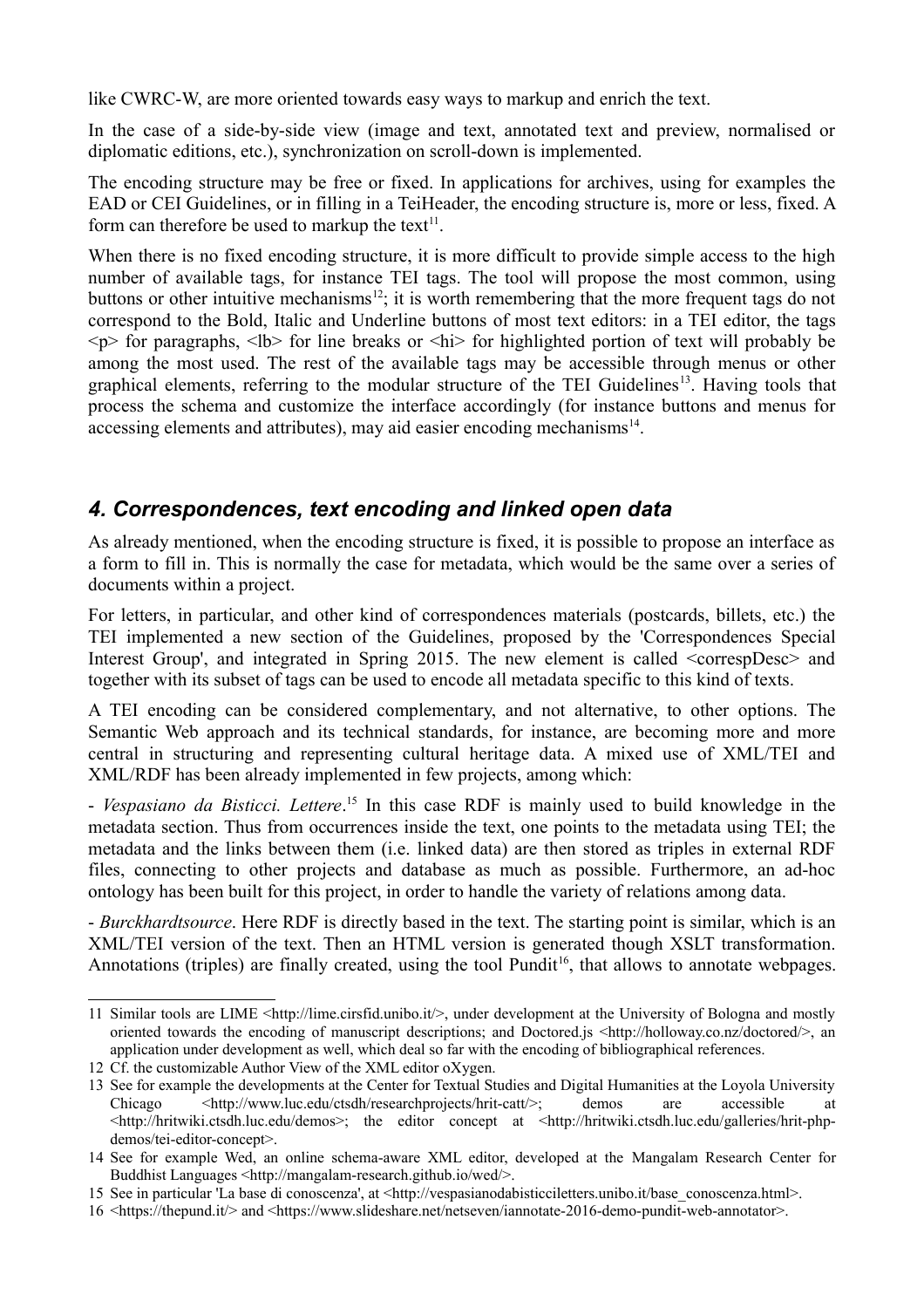The stability of the URI (subject or object of the triple) rest of course upon the stability of the webpage.

Another aspect to be considered in handling resources for editions and analysis are the digital facsimiles, its metadata and the link between the image and the text or other resources. The Shared Canvas Data Model / IIIF offer support on this side, providing a conceptual template and technical implementation for a shareable and open integration of digital facsimiles.

Shared Canvas, together with the joint use of XML/TEI and XML/RDF, will be further explored during the Training School and Design Sprint held in July in Como, focusing on appropriate editorial interfaces for working on multiple correspondences at the same time.

### *5. Digital editing and NLP*

The use of NLP (Natural Language Processing) is common in the process of creating a digital edition. Being NLP an extremely varied field, the majority of the editorial projects may use some NLP methodologies and tools within its workflow. We will briefly discuss some of them, which are widely spread.

When the source are printed texts, it is common to take advantage of OCR (Optical Character Recognition) for creating digital version that will serve as the base for further analysis, encoding, interpretation and editing. OCR outputs often need a human check; once common error are identified, they can be removed using regular expressions or other automatic process.

NER (Named Entity Recognition) is another methodology that is widely used in the field of digital editing and several tools, for different languages, are available on this side.

Part of Speech Tagging, Lemmatization and other syntactic approaches may be used in the early stage of a project where the linguistic aspect is particularly relevant. On the other hand, topic modelling, sentiment analysis and other methodologies for investigating the semantic layer, may be applied to the texts made available through the edition.

To summarize, NLP resources are often used in the pre-processing stage or after the edition is finished and published, but almost never integrated into the edition itself. This brings to the absence of documentation within the editions about if and how NLP resources have been used. Mostly in the case of semantic analysis, it is often not the editorial team, but someone else who used the edition data.

This state of the art seems to assess that

- the long-standing division between editorial work and literary analysis is valid also in the digital realm. In this sense, the editorial work is separated from (and may be ancillary to) eventual literary studies to be performed on the texts established by the edition;

- a digital edition is not (yet) considered as a set of data, mostly but not only textual data, that can be processed through a variety of algorithms and visualized in a variety of ways<sup>[17](#page-4-0)</sup>.

Not surprisingly, it is from outside editions of literary materials that some advances in the integration of digital editions and NLP are being made and experiments attempted. The ePistolarium project, collecting fundamental materials for the history of science, is at the fare-front of this process, using Topic Modelling, Keyword Analysis and other NLP methodologies.

<span id="page-4-0"></span><sup>17</sup> See James Cummings, Martin Hadley, Howard Noble, 'It has moving parts! Interactive visualisations in digital publications' in *The Educational and Social Impact of Digital Scholarly Editions*. DiXiT Workshop, Rome, 24 Januray 2017.